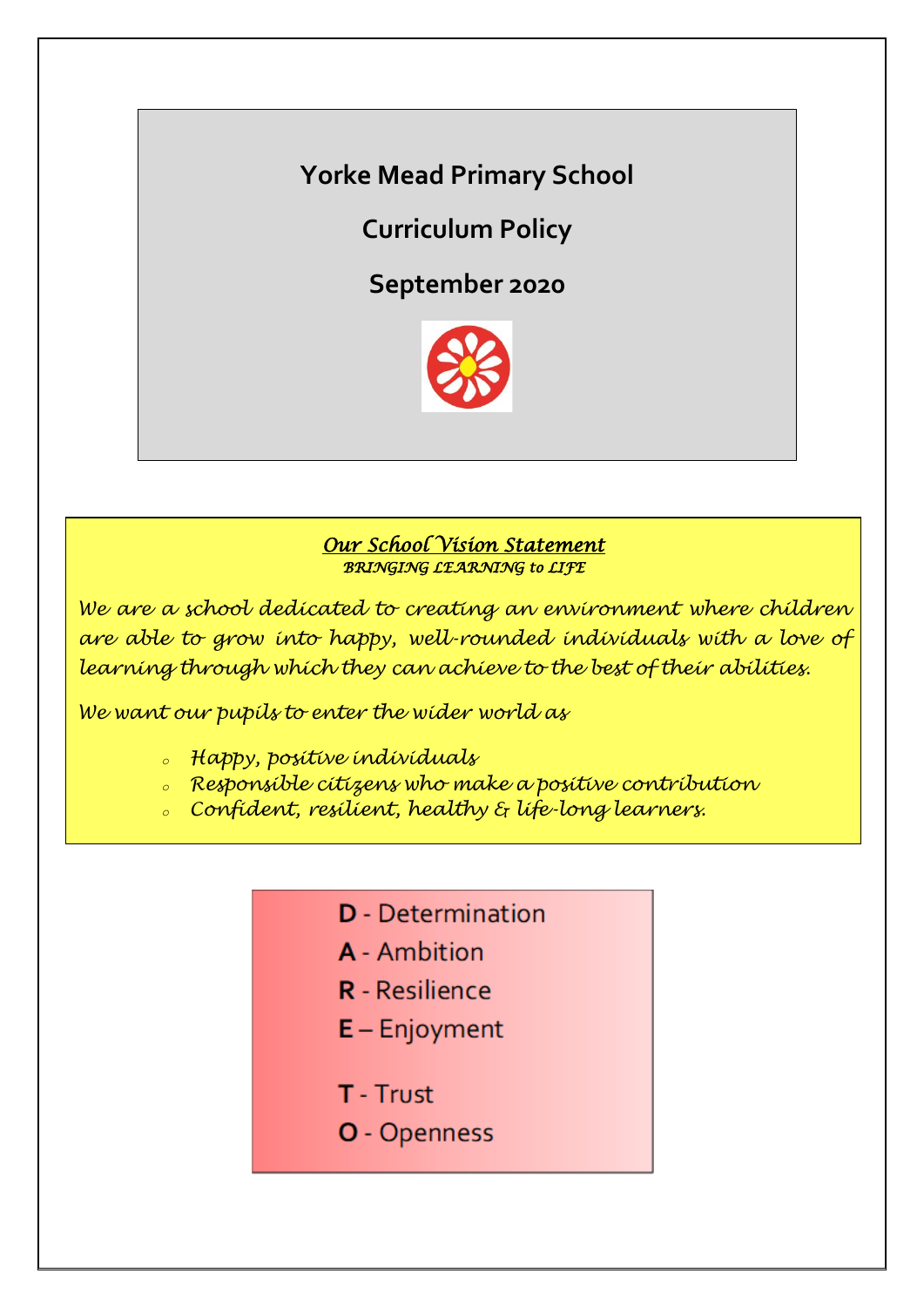#### *'At the heart of the educational process lies the child' (Plowden 1967) 'The school curriculum is at the heart of education' (DES 1981).*

These two key quotes from the history of education can be interpreted as being at odds with each other. Both have important messages for education and in terms of ensuring schools achieve their core aims; both are of equal importance. The needs of the child are fundamental, and unless these needs are effectively met children cannot learn well. At the same time, the school curriculum must be carefully considered to meet the needs of the children it serves. A school's curriculum comprises all learning and other experiences that the school plans for its pupils. The 'national curriculum' forms one part of the school curriculum but not all of it. Often referred to as the 'hidden curriculum', a school's curriculum incudes everything a child learns by attending the school. This includes the transmission of values and beliefs conveyed in the classroom, in whole school events and in the social environment.

## **Rationale and Ethos**

This policy intends to support the understanding of the approach to the curriculum at Yorke Mead and allow an understanding of how and whywe endeavour to ensure children at Yorke Mead have the opportunity to experience a broad and balanced curriculum that will meet the needs of the children today and in their future. Our curriculum approach is designed to promote the spiritual, moral, cultural, social, mental and physical development of children at the school and of society, and to prepare children for the opportunities, responsibilities and experiences of later life – both further into their education and beyond into adulthood.

The Organisation for Economic Co-operation and Development (OECD) has recently noted:

*As countries and societies develop and prosper, older, better educated parents are increasingly advocating for their children and playing an active role in their education. Safer environments have helped reduce child mortality due to accidental injury across all of the OECD. New technologies help parents to stay in constant touch with their children. On a number of measures children's lives have clearly improved: better health care, public safety, and support for their physical and mental well-being.*

*At the same time, however, the modern world has created new stresses. Children and adolescents are increasingly pushed to do more, and they are reporting higher levels of stress and less sleep. Child obesity is increasing across the OECD, bringing with it a host of potential physical, social and psychological challenges. The new technologies that help parents stay connected to their children also mean that new risks (for example, cyber-bullying) follow them from the school yard into their homes. These transformations are occurring at the same time as inequality is increasing. In most OECD countries, the gap between rich and poor is at its highest level in 30 years.*

OECD 2019

With this is mind the OECD has identified four main themes that impact greatly on children in the  $21<sup>st</sup>$  Century. The OECD also notes that:

*'We are currently preparing students for jobs and technologies that don't yet exist…in order to solve problems that we don't even know are problems yet'* 

'Did you know' widely circulated Youtube posting

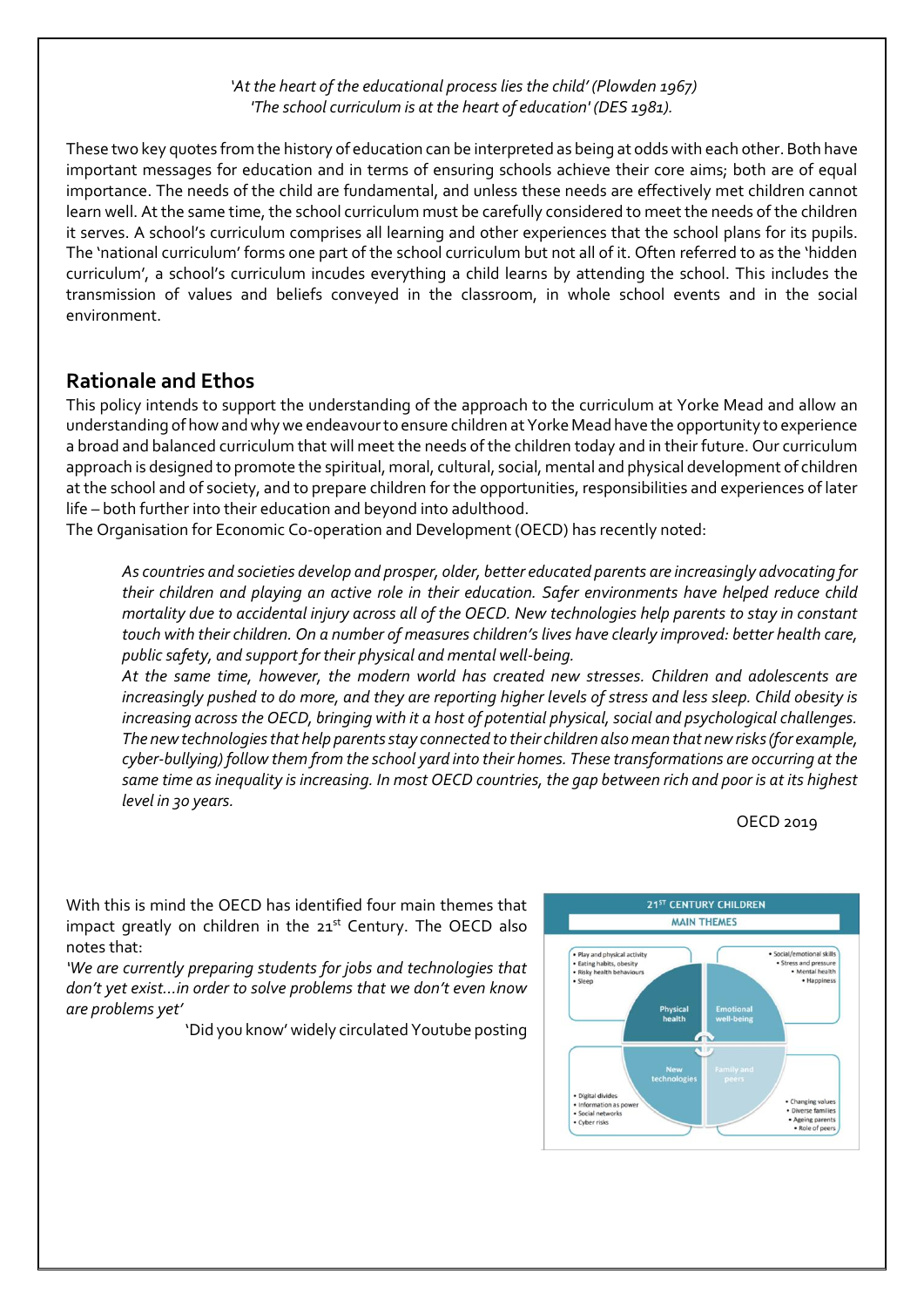

accountability, leadership and responsibility.

The 'Core Subjects' are those we traditionally consider to be the school curriculum – English, Mathematics, Science, humanities, the arts etc. We refer to these as core and foundation subjects using the national curriculum.

Learning and Innovation Skills include critical thinking and problem solving, creativity and innovation, communication and collaboration. Information, Media and Technology Skills is about preparing children for the digital works so they are ICT literate whilst life and career skills involve enabling children to develop skills of flexibility, adaptability, self -direction, initiative,

# **Aims of the Curriculum**

The curriculum at Yorke Mead is intended to ensure each child:

- Develops high self-esteem, confidence and a true feeling of self-worth
- Develops a lively, enquiring mind and life skills so that he/she will have the ability to experiment, investigate, take risks, challenge, discriminate and make informed choices
- Is enriched, motivated and challenged by a broad and balanced curriculum and recognises the value of all areas of learning, including literature, sciences, the arts and humanities.
- Is valued for their individual contributions, recognises their role and develops a positive attitude towards everyone in the life of the school and community.
- Develops the positive skills and attitudes necessary to work both independently and collaboratively.
- Will be given equal opportunities to participate in all aspects of school life, with high expectations and ambition for every child and appropriate levels of challenge and support to enable them to achieve.
- Develops an understanding and respect for other races, cultures, gender, people with disabilities, people with learning disabilities, religions and associated points of view.
- Understands the importance of and develops responsibility for keeping themselves physically and emotionally healthy
- Acquires a set of moral values and attitudes including honesty, respect, sincerity, trust and personal responsibility.
- Is supported in their spiritual, moral, social and cultural development
- Is equipped with the knowledge and cultural capital they need to succeed in life

To do this we provide a broad and balanced education for all pupils that is coherently planned and sequenced towards cumulatively sufficient knowledge for skills and future learning and employment.

## **Legislation**

This policy reflects the requirements of th[e National Curriculum programmes of study,](https://www.gov.uk/government/collections/national-curriculum) which all maintained schools in England must teach and Government relationships education, relationships and sex education and [health education](file://///172.18.38.246/pollardl$/POLICY%20AND%20PROCEDURES/School%20Policies/www.gov.uk/government/publications/relationships-education-relationships-and-sex-education-rse-and-health-education) 2019.

It also reflects requirements for inclusion and equality as set out in the [Special Educational Needs and Disability](https://www.gov.uk/government/publications/send-code-of-practice-0-to-25)  [Code of Practice 2014](https://www.gov.uk/government/publications/send-code-of-practice-0-to-25) an[d Equality Act 2010,](http://www.legislation.gov.uk/ukpga/2010/15/part/6/chapter/1) and refers to curriculum-related expectations of governing boards set out in the Department for Education's [Governance Handbook.](https://www.gov.uk/government/publications/governance-handbook)

In addition, this policy acknowledges the requirements for promoting the learning and development of children set out in the [Early Years Foundation Stage \(EYFS\) statutory framework.](https://www.gov.uk/government/publications/early-years-foundation-stage-framework--2)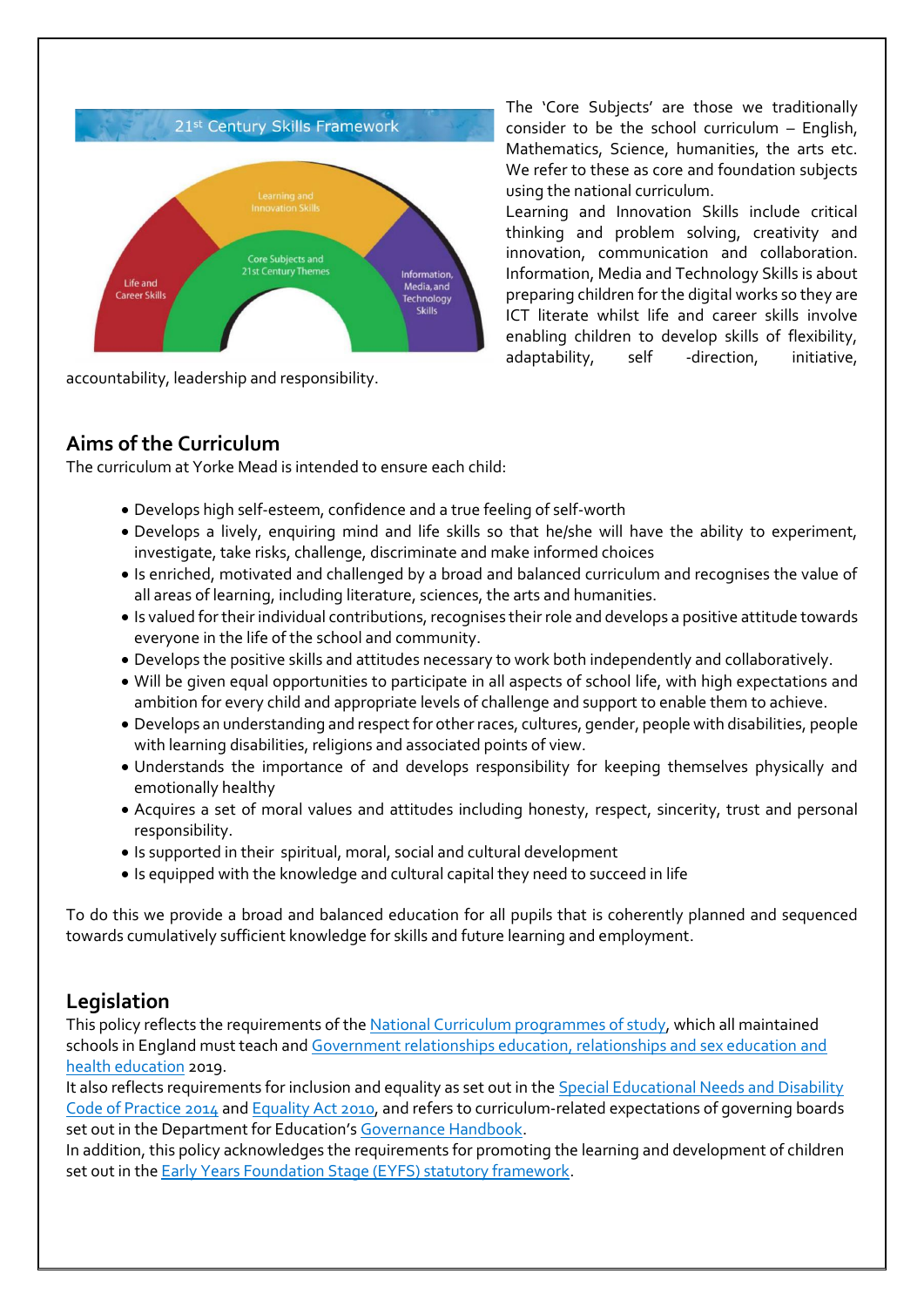## **Curriculum Design**

Our curriculum is designed with the aim of developing the whole child, maintaining positive mental and physical well-being. In designing our curriculum and methods of deliver we are conscious of maximising all learning opportunities for the children.

### **Subjects: Core and Foundation**

These include all National Curriculum Subjects. Where possible appropriate links are built between subjects, with a key focus on applying skills learnt in the classroom into 'real life' situations. However, it is essential that cross curricular teaching does not weaken the subject specific teaching and subjects are taught as subjects in their own right.

Where appropriate strong links are made to literacy and books may be chosen to enhance learning in a specific subject. Again, this is only where this enhances learning both in a particular subject and supports effective development of literacy skills.

Reading is a fundamental skill and the school is determined that every pupil will learn to read, regardless of their background, needs or abilities. As such this area of learning is given the highest priority and teaching across **ALL** aspects of the curriculum and subjects. Where possible subject leaders and those delivering the curriculum will take opportunities to further develop the children's love of reading using stories, poems, rhymes and non-fiction. Texts will also be chosen to develop pupils' vocabulary, language comprehension and love of reading.

The curriculum is designed to grow in content with the children's experiences and development. As such, children will begin with aspects of learning within living memory; their own experiences and close geographical location and as they grow and develop further begin to explore areas of the curriculum that involve greater reasoning, logic and think more abstractly including understanding life in different time periods, wider geographical sources and understanding concepts they have not directly experienced. We also make use of Bloom's Taxonomy – see page 9 of this policy for more details about how this work supports our curriculum planning.

At Yorke Mead we firmly believe the curriculum should be broad and balanced. Our curriculum is not narrowed and children will have the opportunity to study a wide curriculum. Active learning strategies and the opportunity to take learning outside of the classroom are fundamental to the approaches we employ and are used to foster both positive attitudes to the individual subjects alongside the skill development and knowledge and understanding.

## **Emotional Wellbeing**

*Schools are in a unique position, as they are able to help prevent mental health problems by promoting resilience as part of an integrated, whole school approach that is tailored to the needs of their pupils. A whole school approach is one that goes beyond the teaching in the classroom to pervade all aspects of school life, including:*

*• culture, ethos and environment: the health and wellbeing of pupils and staff is promoted through the 'hidden' or 'informal' curriculum, including leadership practice, the school's policies, values and attitudes, together with the social and physical environment;*

*• teaching: using the curriculum to develop pupils' knowledge about health and wellbeing; and*

*• partnerships with families and the community: proactive engagement with families, outside agencies, and the wider community to promote consistent support for children's health and wellbeing*

(DfE Mental Health & Behaviour in Schools November 2018)

At Yorke Mead we directly teach children strategies to support their emotional wellbeing and our curriculum is designed to support children in developing an understanding of the Five Ways to Wellbeing (Connect, Be Active, Take Notice, Give and Keep Learning). We recognise that there are key skills to support children in being able to thrive and that children should be given opportunities to practise and develop these skills. We do this through:

- Mindful practise and core breathing daily
- Ensuring children understand the working of their brains
- Direct teaching about emotions and use of emotion coaching strategies
- Philosophy for Children teaching
- Three R's Programme and Penn Resilience training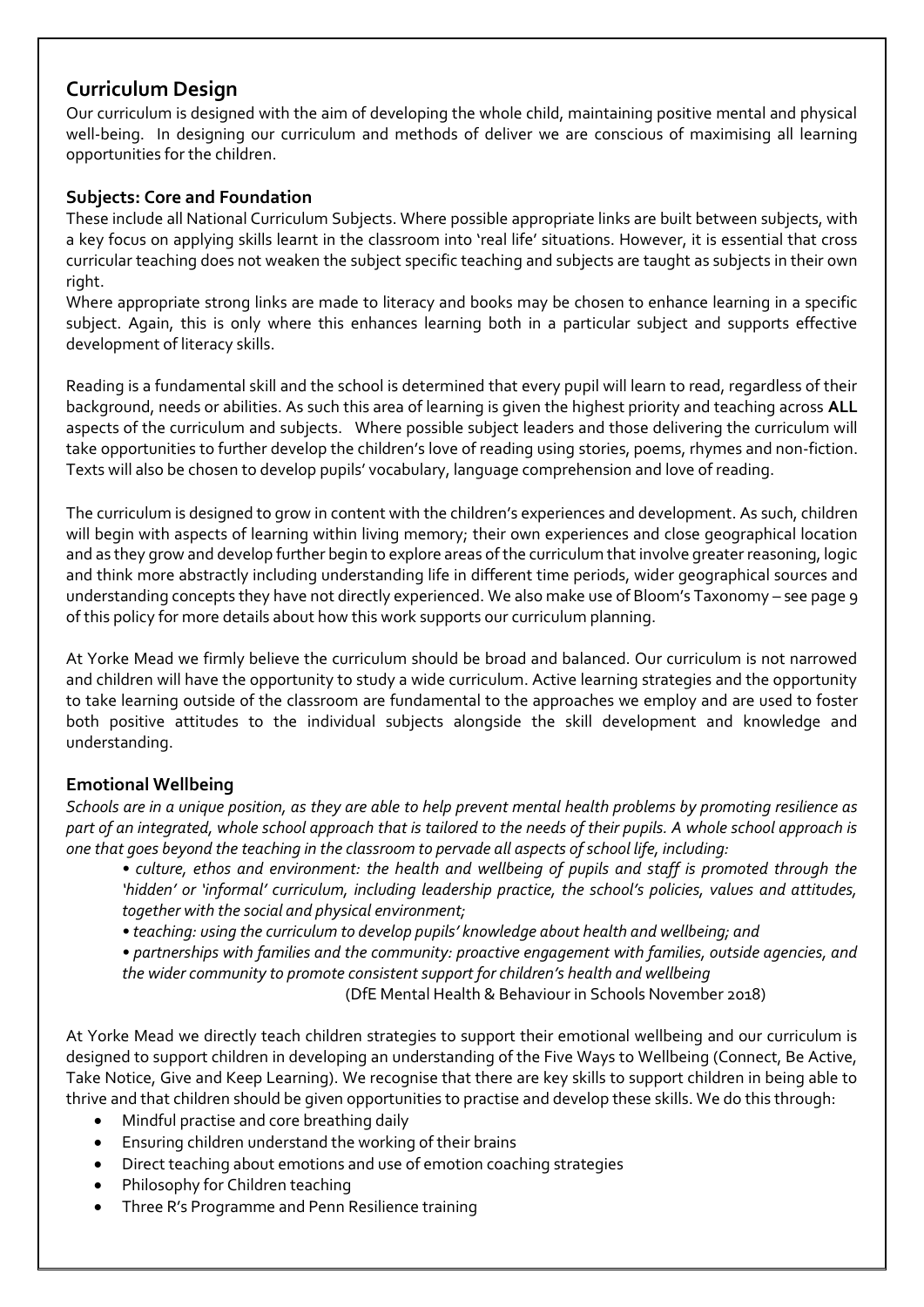Forest School Learning

We also recognise there are times in children's lives when they may need additional support as they adjust to change in their lives or deeper support as they learn to manage more permanent issues. These are described in more detail in the school Emotional Health – How we support our children and Emotional Wellbeing and PSHE Curriculum documents.

### **Physical Health**

At Yorke Mead each child receives the core offer of at least two hours of physical education. The PE curriculum ensures the children develop the key skills development of agility, balance and coordination, healthy competition and cooperative learning.

In addition to the core PE teaching our curriculum further enhances children's physical health through:

- Play ranger activities two lunchtimes per week
- Daily Mile activities
- A wide range of PE related after school clubs
- **Engagement in the local sports partnership**
- Forest School learning
- Wide ranging outdoor play facilities

Reference should also be made to the school Relationships Education, Sex and Relationships Education (SRE) and Health Education Policy for further details about how our curriculum supports development of physical health.

#### **Family and Peers**

Understanding our place in the world, and how we fit into it, is key to developing our sense of self. Having a sense of understanding about our family and our peers, in a diverse world, is part of this.

The work we do, both in our core curriculum and 'hidden' curriculum, provides the fundamental building blocks and characteristics of positive relationships, with particular reference to friendships, family relationships, and relationships with other children and with adults. Children learn what a relationship is, what friendship is, what family means and who the people are who can support them. They learn the skills of functioning well within relationships: how to take turn; how to treat each other with kindness; consideration and respect; the importance of honesty and truthfulness; permission seeking and giving; and the concept of personal privacy. Key learning around personal space and boundaries, showing respect and understanding the differences between appropriate and inappropriate or unsafe physical contact are the forerunners of teaching about consent, which they will learn about later in their secondary education. At Yorke Mead we recognise that families can look different for a number of our children, for example, single parent, same sex parents, adopted and that all these are included, catered for and are taught about so that all our children are aware and respectful of the diversity in our school and wider community.

#### **Learning and Innovation Skills**

This includes developing the skills of critical thinking and problem solving, creativity and innovation, communication and collaboration. Our teaching and learning approaches are focused upon developing these skills. Most fundamentally this work is enhanced through two key approaches:

- *Philosophy for Children (P4C)* is an approach to learning and teaching that enhances children's thinking and communication skills. The aim of our P4C work is to teach reasoning and argumentative skills to children working in a collaborative way and developing their ability to give and justify their own opinions whilst also learning to consider those of others.
- *Forest Schools* exposes children to new situations and challenges, allowing children to develop the necessary skills to evaluate and navigate risk so that they can learn to manage these safely. By taking their learning into the natural environment children learn to respect this environment and value it for what it can offer. Being outdoors in the fresh air, in all types of weather, develops children's resilience and also supports and enhances their physical health and mental wellbeing. Outdoor learning improves children's health, engages them with learning and leads to a greater connection with nature. Play not only teaches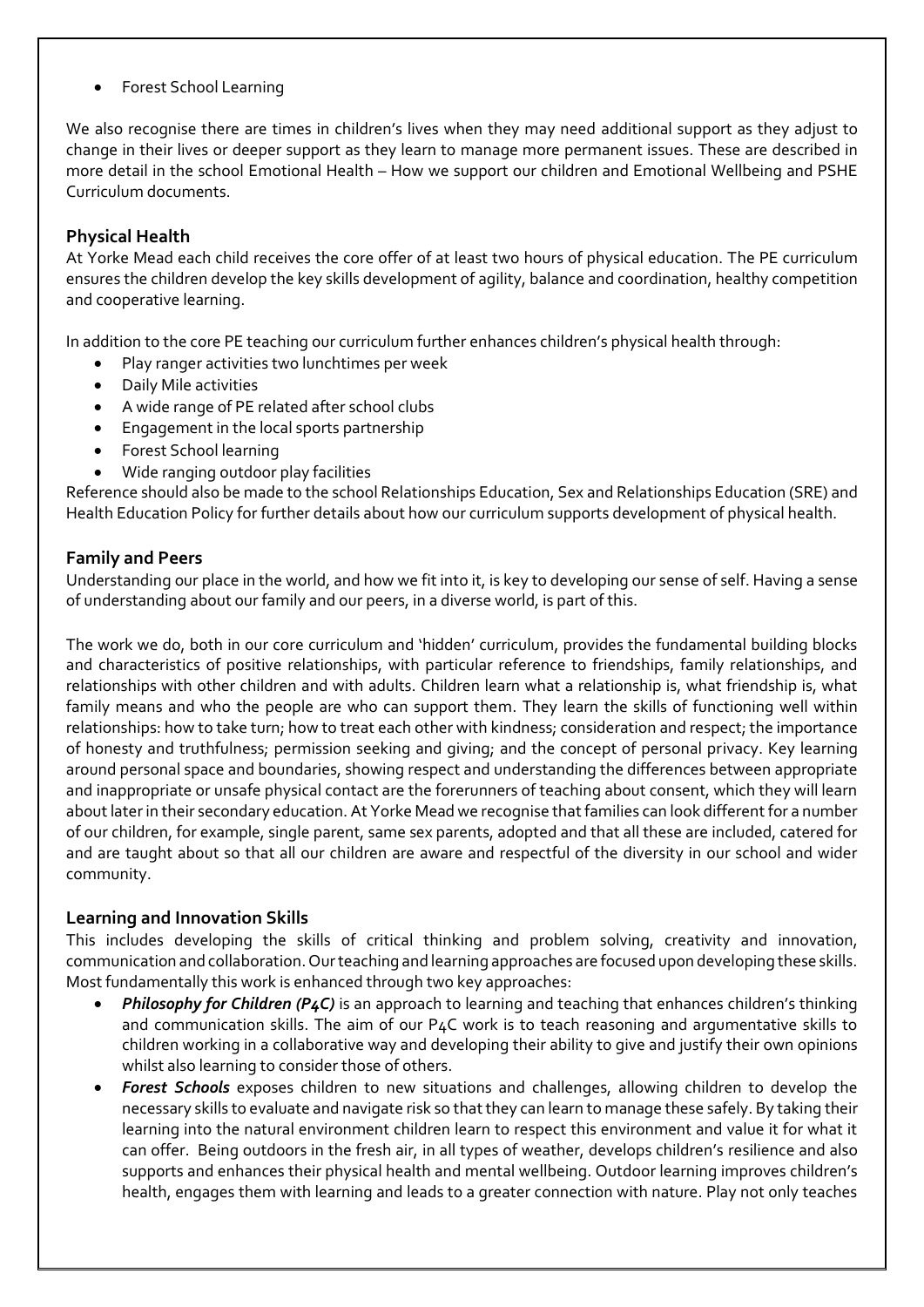critical life skills such as resilience, teamwork and creativity it is also central to children's enjoyment of childhood.

#### **Information, Media and Technology Skills**

*"New technologies help children to learn, socialise and unwind, and older, better-educated parents are increasingly playing an active role in their children's education. At the same time, we are more connected than ever before, and many children have access to tablets and smartphones before they learn to walk and talk… Globally competent students have an understanding of recognised academic subjects, such as reading, mathematics and science, but equally non-cognitive abilities like tolerance, empathy and perseverance."* 

#### *OECD 2019*

The technical world we live in is changing at rapid pace and preparing children for this can seem an impossible job. Whilst we teach directly the core skills of computing and how to behave so children keep themselves safe in the online world, the work we do to develop our core DARE TO skills and attributes is fundamental to enabling children to change and adapt to embrace the changes as they come, and to understand that learning never stops. This work is fundamentally supported by the mathematics, computing curriculum alongside features that develop critical thinking, creativity, collaboration etc.

#### **Career Skills**

We do not focus specifically on career skills at primary school, though the skills of flexibility, adaptability, self direction, initiative, accountability, leadership and responsibility, all are fundamental career skills. Children at Yorke Mead are given wide ranging opportunities to develop these skills with play leader training, reading partners, buddy groups and Year 6 responsibilities all playing a key part in this.

# **Organisation and planning**

#### **Organisation**

At Yorke Mead we value the team approach and with this in mind we group subjects together so that consistency across similar subjects is maintained as far as possible. This is predominately used as a way to support subject leaders so that they are not working in isolation. Our subjects are therefore grouped under the following key headings:

| <b>DISCOVER</b> | <b>EXPLORE</b> | <b>CREATE</b> | <b>FLOURISH</b>       |
|-----------------|----------------|---------------|-----------------------|
| Maths           | History        | English       | РE                    |
| Science         | Geography      | Music         | <b>PSHE</b>           |
| Computing       | French         | Art           | <b>Forest Schools</b> |
| DT              | RE             |               | Mindfulness           |
|                 |                |               | P4C                   |

*NB: It should be noted that the children will not be directly aware of these groups of subjects – these are teams to support subject leaders* 

As explained on page 5 of this policy the approach to the curriculum is thematic where this is appropriate and creative elements are also encouraged. However, at Yorke Mead, we fully believe that it is essential to use the most appropriate methods in each situation and that no one approach will meet all needs. As such we do not allow one approach to drive our curriculum, but ensure we adopt the best approach for the situation and cohort of children. Specific subject curriculums have been designed to build skills carefully and to ensure sufficient opportunities have been given for the skills and knowledge to be developed. In doing this we are conscious of Bloom's Taxonomy (see below). Please see individual subject policies for further details.

#### **The Yorke Mead Specific Context**

Yorke Mead is situated in an area of Hertfordshire that is predominately of low deprivation. However, we are conscious that Yorke Mead supports a number of children who live in families on the edge of deprivation and for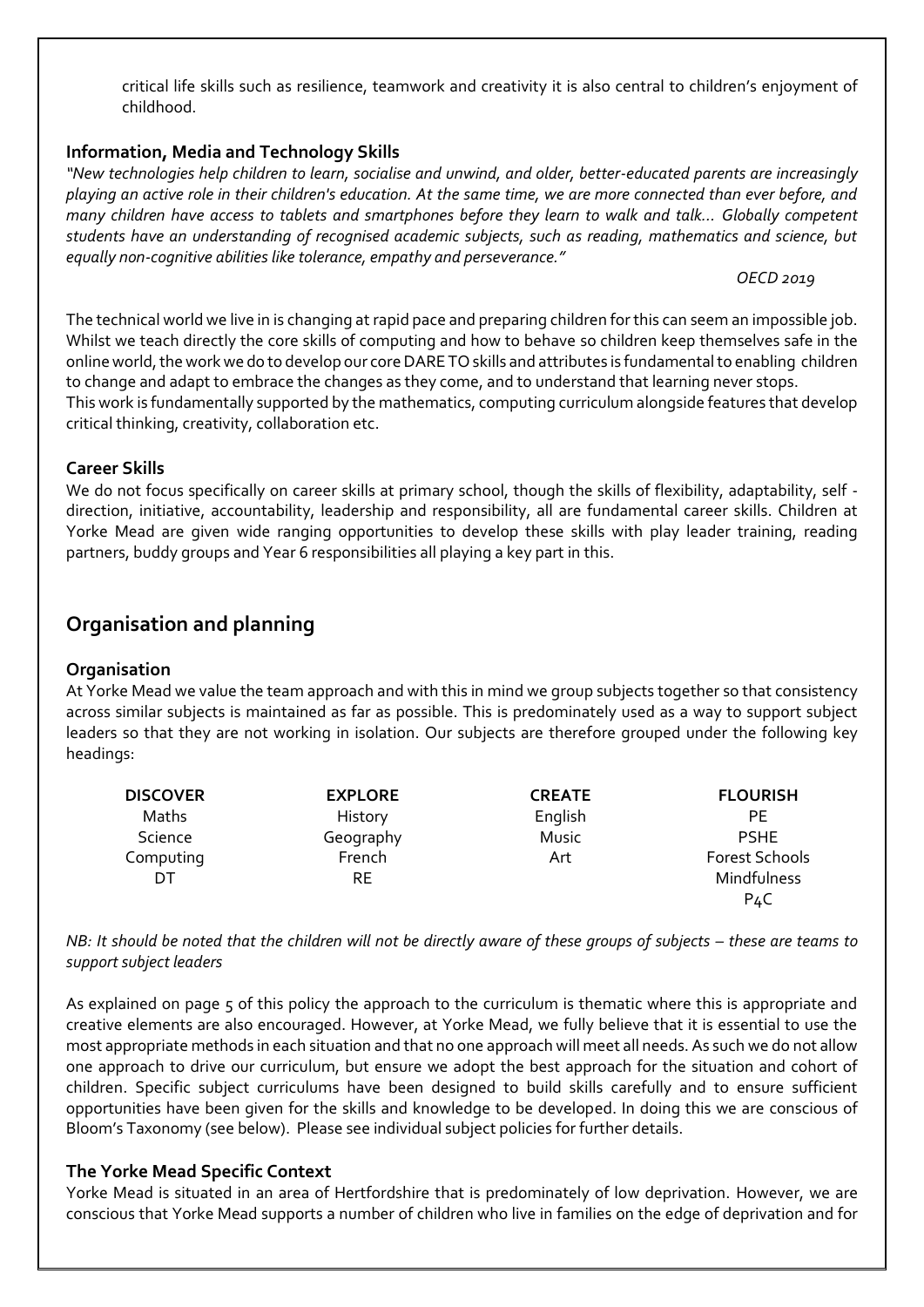whom it is important to facilitate access to experiences that widen and enhance educational opportunities. At the same time Yorke Mead serves predominately secondary schools that are partially selective in their admission criteria, which can put additional pressure on children striving to achieve. We also support a number of adopted children who may have aspects of life they are still needing to process. Our curriculum is designed with these wide ranging needs in mind.

### **Planning**

Teachers at Yorke Mead are provided with a broad long term plan by subject leaders outlining the curriculum content and learning intentions to be covered throughout the year. It is the teacher's job to outline the delivery of this curriculum in a detailed medium term plan, which may be paper format or powerpoint in style depending on the preference of the teacher. There is no need for teachers to produce individual lesson plans for subjects other than English and Maths, which again may



be paper or power point format. The purpose of this is to manage workload of the teachers and to ensure that time spent on planning is the most purposeful it can be to meet the needs of the teachers and the children. In planning units of work teachers are mindful of the **Bloom's Taxonomy,** recognising that we cannot expect children to apply or analyse skills or knowledge unless we have given them time to both remember and understand this. Bloom's also supports differentiation of learning within the curriculum.

### **Early Years**

All aspects of our curriculum for Key Stage One and Two build from the Early Years curriculum, which is centred around the needs and interests of the Early Years children at Yorke Mead. Whilst this policy is relevant to all stages of education at Yorke Mead it is essential this is read in conjunction with the EYFS policy. This curriculum policy should be read in conjunction with the following policies:

- Relationships education, sex and relationships education (SRE) and health education
- Emotional wellbeing and PSHE curriculum
- Teaching and Learning Policy
- Early Years Foundation Stage (EYFS) Policy
- Subject specific policies curriculum
- Personal Development at Yorke Mead

# **Inclusion**

Teachers set high expectations for all pupils. They will use appropriate assessment to set ambitious targets and plan challenging work for all groups, including:

- Currently higher attaining pupils
- Pupils with low prior attainment
- Pupils from disadvantaged backgrounds
- Pupils with SEN
- Pupils with English as an additional language (EAL)

Teachers will plan lessons so that pupils with SEND can study every National Curriculum subject, wherever possible, and ensure that there are no barriers to every pupil achieving.

Teachers will also take account of the needs of pupils whose first language is not English. Lessons will be planned so that teaching opportunities help pupils to develop their English, and to support pupils to take part in all subjects.

Further information can be found in our statement of equality information and objectives, and in our SEN policy and information report. The Equality Scheme Action plan highlights the keys focuses for the school which are reflected throughout the curriculum.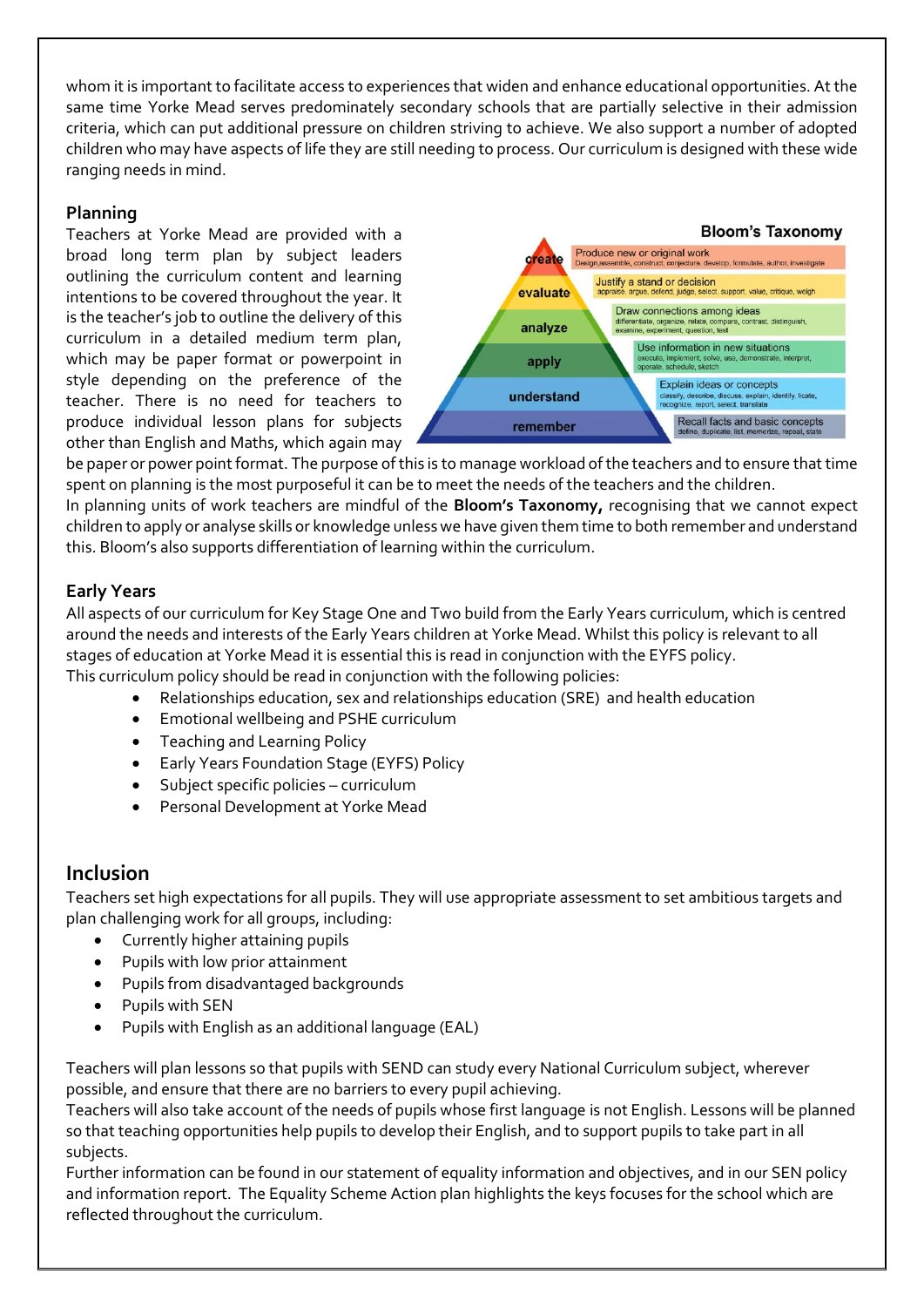# **Safeguarding and Safe Practice**

In all areas, at all times, staff at Yorke Mead are aware of safeguarding responsibilities. Some aspects of learning naturally require greater need to be aware of planning for safe practice than others. Where there is any form of risk to children staff will have completed a risk assessment to manage this risk and ensure procedures minimise or remove the risk. The school has a number of generic risk assessments to cover those aspects where risk will be evident at all times such as outdoor play in Early Years, cooking, PE etc.

There are times when children may be more likely to disclose a safeguarding concern, for example as part of sex education or PSHE work. Individual policies give more detail around how the school works to support this and ensure safe practice, but as a general note the school always follows the safeguarding policy whenever there is a safeguarding concern or disclosure.

# **Roles and Responsibilities**

## **School Governors**

The governing board will monitor the effectiveness of this policy and hold the head teacher to account for its implementation.

The governing board will also ensure that:

- A robust framework is in place for setting curriculum priorities and aspirational targets
- Enough teaching time is provided for pupils to cover the National Curriculum and other statutory requirements
- It participates actively in decision-making about the breadth and balance of the curriculum
- Proper provision is made for pupils with different abilities and needs, including children with special educational needs (SEN) and those eligible for pupil premium
- The school implements the relevant statutory assessment arrangements
- It fulfils its role in processes to disapply pupils from all or part of the National Curriculum, where appropriate, and in any subsequent appeals

### **Headteacher**

The headteacher is responsible for ensuring that this policy is adhered to, and that:

- All required elements of the curriculum, and those subjects which the school chooses to offer, have aims and objectives which reflect the aims of the school and indicate how the needs of individual pupils will be met
- The amount of time provided for teaching the required elements of the curriculum is adequate and is reviewed by the governing board
- The school's procedures for assessment meet all legal requirements
- The governing board is fully involved in decision-making processes that relate to the breadth and balance of the curriculum
- Where appropriate, the individual needs of some pupils are met by permanent or temporary disapplication from all or part of the National Curriculum, allowing the most appropriate individual curriculum needs to be met.
- They manage requests to withdraw children from curriculum subjects, where appropriate
- The governing board is advised on whole-school targets in order to make informed decisions
- Proper provision is in place for pupils with different abilities and needs, including children with SEND

## **Subject Leaders and Other Key Staff**

Other staff will ensure that the school curriculum is implemented in accordance with this policy and specific subject policies.

- Key stage leaders will ensure they carefully monitor the provision of and standards in the curriculum within their key stage and discuss any key needs with key stage staff, senior leaders and subject leaders.
- Subject leaders will carefully monitor provision of and standards in their specific subject area and ensure that the individual subject curriculum is implemented according to this policy and the specific subject policy.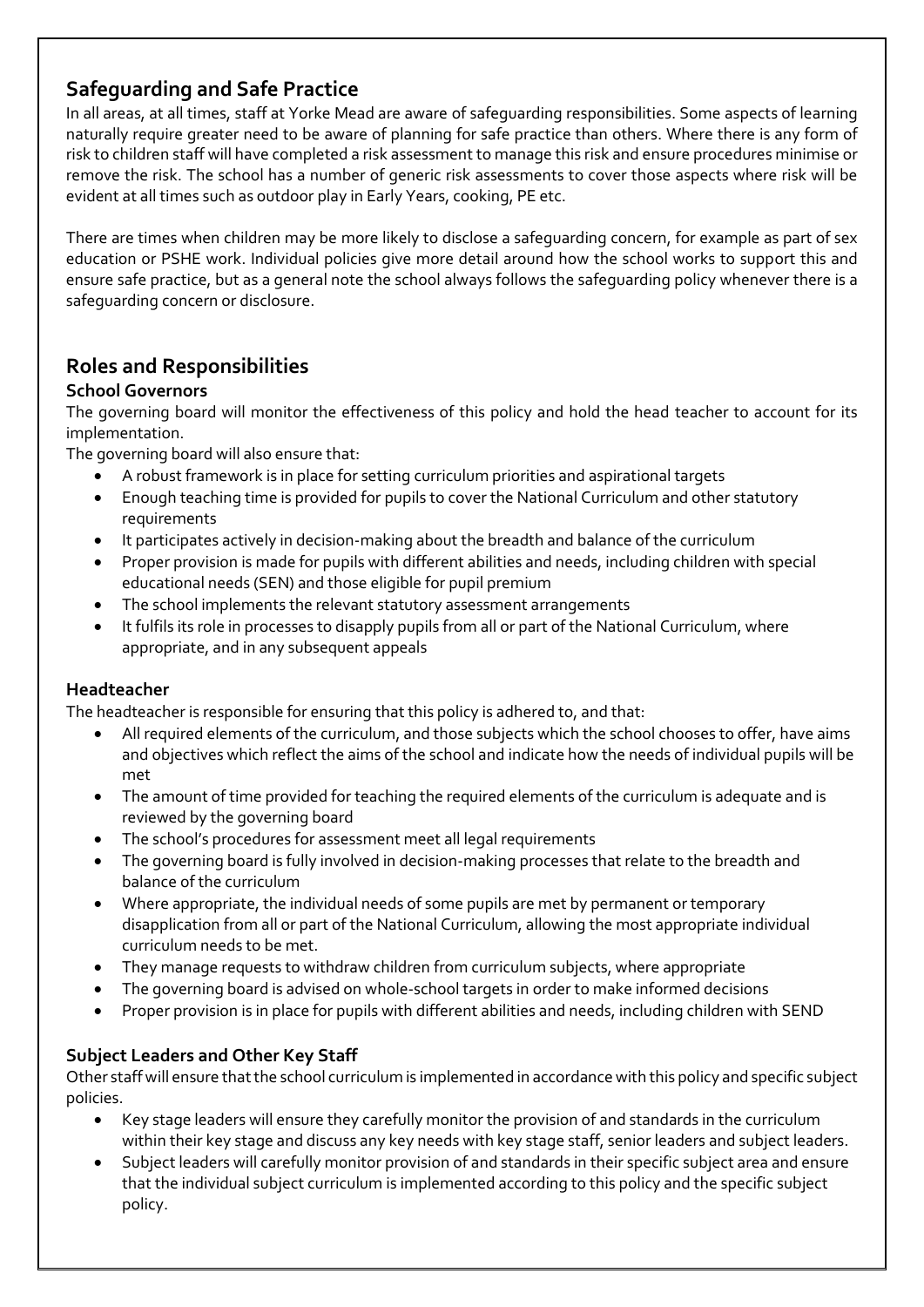- The SENCo will ensure the school curriculum is appropriately differentiated and adapted to meet the needs of all SEND children including those with social, emotional, mental health (SEMH) needs.
- The Assistant Head teacher will ensure the school curriculum effectively meets the needs of all children eligible for pupil premium including children previously looked after.
- The Deputy Head teacher will ensure the school curriculum effectively meets the needs of all children with a key focus on all vulnerable groups and gender needs.

### **Staff who teach**

All teaching and support staff will ensure that the school curriculum is implemented in accordance with this policy and specific subject policies by

- Ensuring the curriculum is delivered in a positive manner that meets the aims of this policy.
- Is carefully planned and adapted to meet the needs of the specific children being taught.
- Allowing time for individual aspects of the curriculum to be effectively developed making appropriate links across the curriculum whilst also ensuring children value subject areas in their own right.
- Developing approaches to support children who are falling behind in one key area without this creating a further gap in another key area. (See Teaching and Learning Policy).

# **Engaging Stakeholders**

The school's curriculum has been developed over time taking account of the views of parents, children, staff and governors. As new thinking and understanding about children's learning is developed staff at school consider this and build this into our curriculum approach. A copy of this policy is available for parents who specifically request it and is also available on the school website.

# **Monitoring, Reporting and Evaluation**

### **Monitoring arrangements**

Each governor at Yorke Mead has a link role and responsibility. Governors monitor coverage of National Curriculum subjects and compliance with other statutory requirements through:

- Regular (at least twice a year) meetings with the subject leaders to which they are linked
- Termly governor visits to school with an agreed area of focus for consideration
- Discussions with pupils and staff informally and formally
- Meetings with the school council
- Parent questionnaires
- Subject specific presentations by staff

Senior Leaders monitor the curriculum through:

- Regular learning walks
- Discussions with pupils, staff and parents (formal and informal)
- Work scrutinies
- Assessment data (formal and informal)
- Completing own assessments (yearly KS2)

Key Stage Leaders and subject leaders monitor the way their subject is taught throughout the school by:

- Completing learning walks
- Planning scrutiny
- Monitoring work through learning observations and book scrutiny
- Discussions with pupils
- Discussions with staff
- Analysis and moderation of assessments made by teachers
- End of key stage data